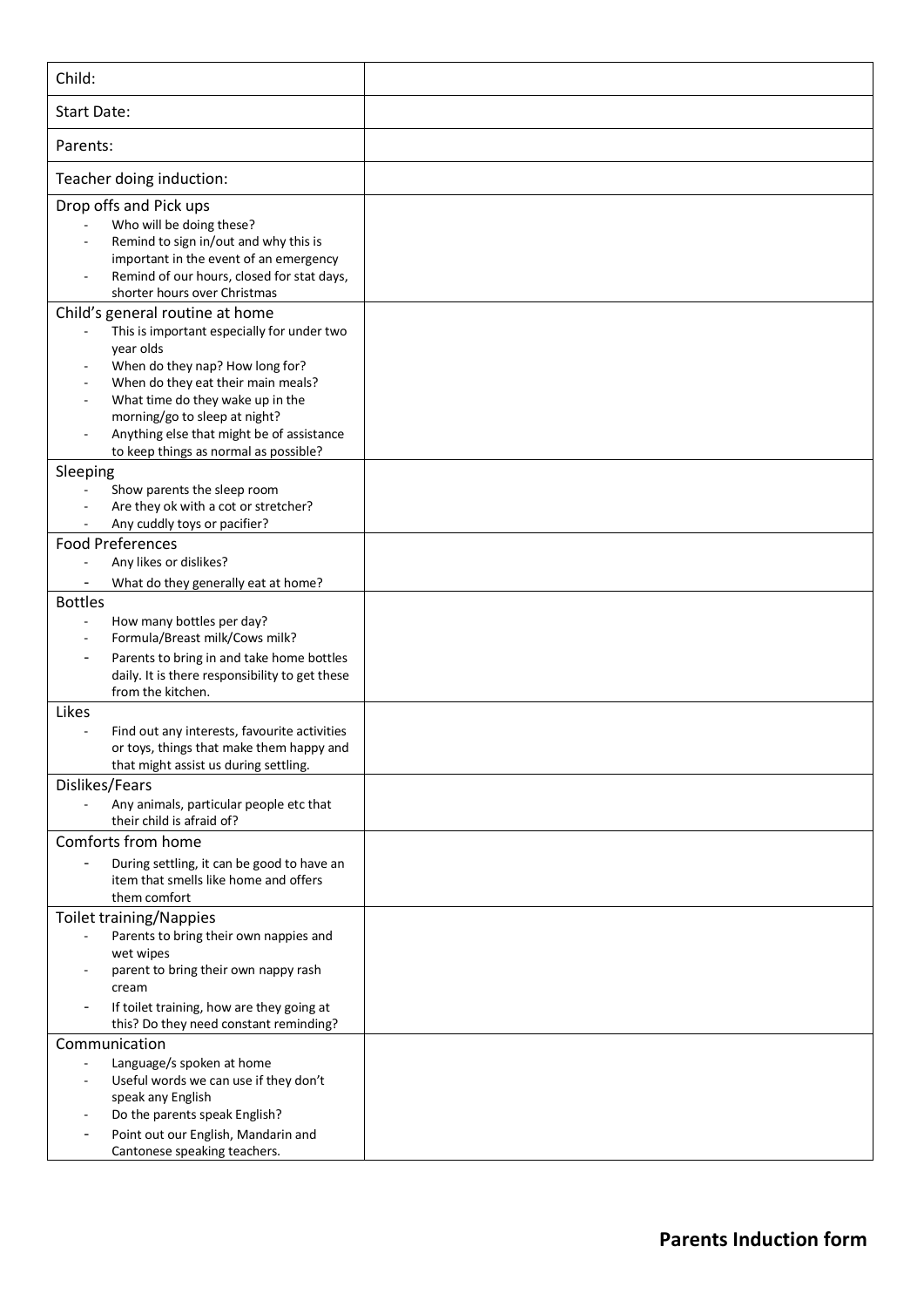| Any Special needs? How can we help?                                                    |  |
|----------------------------------------------------------------------------------------|--|
| Language or developmental delays?                                                      |  |
| If needed, we can apply for special                                                    |  |
| assistance through the ministry of                                                     |  |
| education.<br><b>Cultural Beliefs</b>                                                  |  |
|                                                                                        |  |
| Is there any information regarding the<br>child/s culture that could be helpful for us |  |
| while settling your child?                                                             |  |
| Sunblock                                                                               |  |
| We use Cancer Society Kids Pure, is this ok<br>$\blacksquare$                          |  |
| for your child?                                                                        |  |
| Parents to supply their own if they prefer<br>a different brand.                       |  |
| Remind parents it is their responsibility to                                           |  |
| apply sunblock at home in morning                                                      |  |
| We will apply a second coat at lunch time<br>$\overline{\phantom{a}}$                  |  |
| if needed.                                                                             |  |
| Storypark<br>Explain how Storypark works for daily                                     |  |
| communication                                                                          |  |
| Explain that it is completely private and                                              |  |
| photos containing other children are not<br>to be shared to parents' personal sites    |  |
| Give parents form to sign                                                              |  |
| Add them on the spot if possible.                                                      |  |
| What to bring                                                                          |  |
| Named hats, swimwear, a drink bottle, 2x                                               |  |
| changes of NAMED clothing                                                              |  |
| Express the importance of naming their<br>child/s clothing.                            |  |
| Centre excursions                                                                      |  |
| Explain how we take regular walks to the                                               |  |
| park and that they would have agreed to                                                |  |
| this upon signing consent on the                                                       |  |
| enrolment.                                                                             |  |
| Portfolios/Planning<br>Show parents the child's portfolio                              |  |
| Explain the forms they need to fill in at the                                          |  |
| front of the portfolio                                                                 |  |
| Explain how we appreciate parents input,                                               |  |
| they are welcome to take them home and                                                 |  |
| add their own stories and photos.<br>Accident/Incident forms                           |  |
| All accidents will be written in the book,<br>$\overline{\phantom{a}}$                 |  |
| parents are to sign these forms and take a                                             |  |
| copy upon pickup.                                                                      |  |
| If their child is sent home with an illness,<br>$\overline{\phantom{a}}$               |  |
| they will also need to sign the book.<br>Staff                                         |  |
| Introduce parents to staff<br>$\overline{\phantom{a}}$                                 |  |
| Inform on each teachers                                                                |  |
| roles/responsibilities (Manager,                                                       |  |
| supervisor, cook, u2 or o2 teachers,<br>relievers etc)                                 |  |
|                                                                                        |  |
| Any other questions, concerns or ideas the                                             |  |
| parent might have.                                                                     |  |
| Please write these down $\odot$                                                        |  |
| Make a photocopy of this for the parents                                               |  |
| to take home.                                                                          |  |